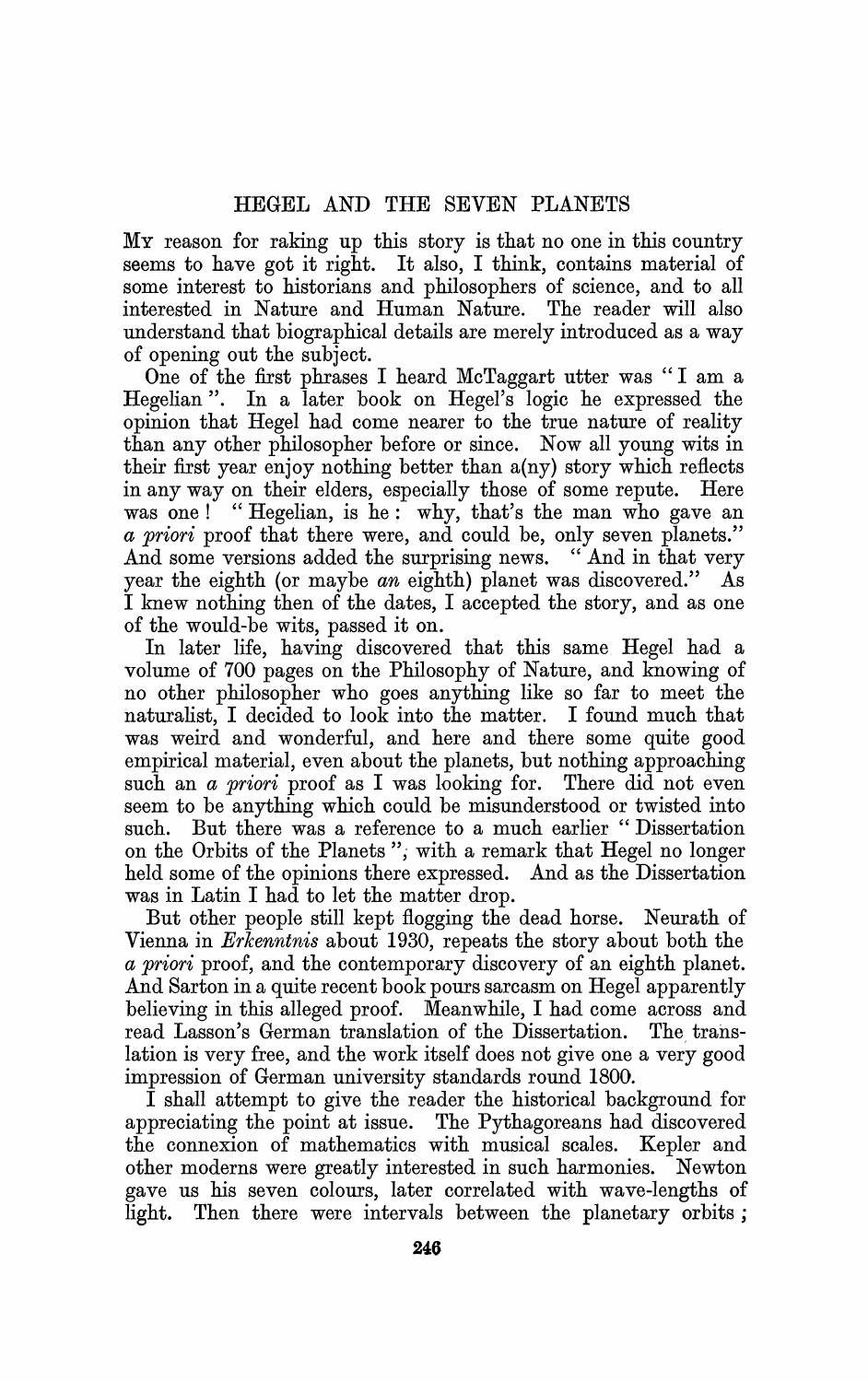## BERTRAND BEAUMONT : HEGEL AND THE SEVEN PLANETS 247

surely there must be some plan in them, some simple law or laws, in finding which we should be " thinking God's thoughts after Him ". For long all efforts were baffled; then in 1772 came a ray of light, Bode's Law. Studying the not very accurate data then existing, Bode found a rule which fitted fairly well. If we call the average distance of Mercury from the Sun " a ", and that of Venus " a  $+$  b", and take  $a = 4$ , and  $b = 3$ ; then for the planets known in 1772 we get :-

|             | Bode's Law                | Actual Dis-<br>$tances: E = 10$ |           |
|-------------|---------------------------|---------------------------------|-----------|
| Mercury     | a                         | 4                               | 3.87      |
| $\rm Venus$ | $a + b$                   | 7                               | 7.23      |
| Earth       | $a + 2b$                  | 10                              | $10-00$   |
| $\rm{Mars}$ | $a + 4b$<br>$\rm [a+8b]$  | 16                              | 15.24     |
| Jupiter     | $\mathrm{a}+16\mathrm{b}$ | 52                              | $52 - 03$ |
| Saturn      | $a + 32b$                 | 100                             | 95.39     |

Note that the "b"s are as  $2^{\circ}$ :  $2^1$ :  $2^2$ :  $[2^3]$ :  $2^4$ :  $2^5$ . Notice also the gap for " $a + 8b$ ", for that is the cause of all the trouble. God surely wouldn't leave a gap in such a delightful scheme. Now if we go in thought another step we shall get:

| Bode's Law |     | Actual Distance |                 |
|------------|-----|-----------------|-----------------|
| $a + 64b$  | 196 | 191.90          | Uranus $(1781)$ |

Thus Uranus, discovered after the rule, also conforms approximately. So when Hegel took up the matter there were eight terms, but only seven planets. But there were a priorists in those days who were not content with this. They (not Hegel) said: " There must be an eighth planet; not eighth in the series, but between Mars and Jupiter (*i.e.* 5th). Admittedly, it is quite invisible with existing instruments, and exercises no gravitational perturbation. But it must be there! "

To complete the historical sketch: two other planets have been discovered since Hegel's death; and precisely by means of the perturbations exercised (at least this is true of Neptune, 1846, if not also of Pluto, 1930). This completes our table.

|         | Bode's Law | Actual Distances |          |
|---------|------------|------------------|----------|
| Neptune | $a + 128b$ | 388              | $300-70$ |
| Pluto   | $a + 256b$ | 772              | 394.60   |